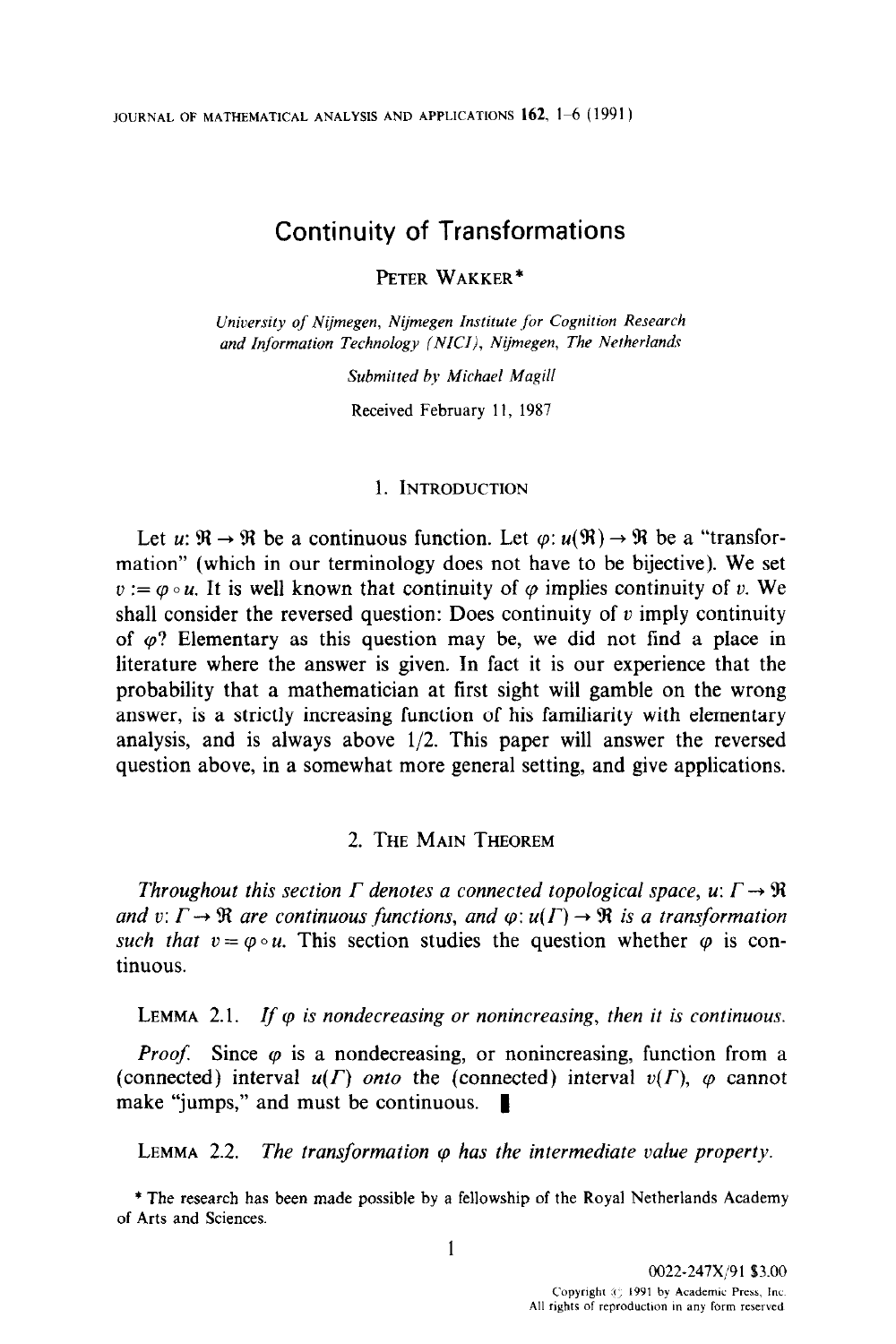#### PETER WAKKER

*Proof.* Let  $\lambda$ ,  $v \in \Gamma$ , with  $\lambda < v$ . Let  $\varphi(\lambda) < \varphi(v)$ . [The case  $\varphi(\lambda) > \varphi(v)$  is analogous.] Let  $\varphi(\lambda) < \beta < \varphi(\nu)$  for some  $\beta$ . We must find a  $\mu$  between  $\lambda$ and v such that  $\varphi(\mu) = \beta$ . Let  $G := \{(u(\sigma), v(\sigma)) \in \Re^2 : \sigma \in \Gamma\}$ . G is the graph of  $\varphi$ . Since v and u, thus  $\sigma \mapsto (u(\sigma), v(\sigma))$ , are continuous, G is connected. Let  $V = \{(\mu, \alpha) \in G : \mu \leq \lambda \text{ or } [\lambda \leq \mu \leq \nu \text{ and } \alpha \leq \beta] \}$ , and  $W = \{(\mu, \gamma) \in$  $G: \mu \geq v$  or  $[\lambda \leq \mu \leq v \text{ and } \gamma \geq \beta]$ . *V* and *W* are closed subsets of *G* with  $V \cup W = G$ ,  $(\lambda, \varphi(\lambda)) \in V$  so  $V \neq \emptyset$ , and  $(v, \varphi(v)) \in W$  so  $W \neq \emptyset$ . By connectedness of G,  $V \cap W \neq \emptyset$ . Say  $(\mu, \beta') \in V \cap W$ . It follows that  $\beta' = \beta$  and that  $\lambda < \mu < v$ . So  $\varphi(\mu) = \beta$ , and the intermediate value property has been established.  $\blacksquare$ 

EXAMPLE 2.3. The transformation  $\varphi$  is not necessarily continuous: Let  $\varphi$ :  $\mathfrak{R} \to \mathfrak{R}$  assign 0 to 0, and sin( $1/\mu$ ) to every  $\mu \neq 0$ . Let G be the graph of  $\varphi$ , and  $\Gamma = G$ . Let v be the projection on the second coordinate, u the projection on the first. Then indeed  $\Gamma$  is connected,  $\nu$  and  $\mu$  are continuous, and  $v = \varphi \circ u$ . Still  $\varphi$  is not continuous in 0.

LEMMA 2.4. If  $\varphi$  is bijective then it is either strictly increasing or strictly decreasing.

*Proof.* It is sufficient to show, for any  $\lambda < \mu < \nu$  in the domain of  $\varphi$ , that either  $\varphi(\lambda) < \varphi(\mu) < \varphi(\nu)$ , or  $\varphi(\lambda) > \varphi(\mu) > \varphi(\nu)$ . Say, for  $\lambda < \mu < \nu$ , that  $\varphi(\lambda) < \varphi(\nu)$ . We show that  $\varphi(\lambda) < \varphi(\mu) < \varphi(\nu)$ . If we had  $\varphi(\mu) < \varphi(\lambda)$ , then by Lemma 2.2 any value between  $\varphi(\lambda)$  and  $\varphi(\mu)$  would be assigned by  $\varphi$ to at least two arguments, one between  $\lambda$  and  $\mu$ , and one between  $\mu$  and v. By bijectivity of  $\varphi$  this cannot hold. An analogous violation of bijectivity occurs if  $\varphi(\mu) > \varphi(\nu)$ . Also the equalities  $\varphi(\mu) = \varphi(\lambda)$  and  $\varphi(\mu) = \varphi(\nu)$ obviously violate bijectivity of  $\varphi$ . The only possibility left is  $\varphi(\lambda)$  <  $\varphi(\mu) < \varphi(\nu)$ .

The following lemma shows that in the main case of interest for us, where  $\Gamma$  is a convex subset of a Euclidean space, the transformation  $\varphi$  is continuous.

### LEMMA 2.5. The transformation  $\varphi$  is continuous if  $\Gamma$  is arcwise connected.

*Proof.* It is sufficient to show that any sequence  $(u(\mu_k))_{k=1}^{\infty}$  in  $u(\Gamma)$ , converging to a  $u(\mu)$  in  $u(\Gamma)$ , has a subsequence  $(u(\mu_{k_i}))_{i=1}^{\infty}$  such that  $\lim_{i \to \infty} \varphi(u(\mu_k)) = \varphi(u(\mu))$ . So let  $(u(\mu_k))$  converge to  $u(\mu)$ . We may assume  $u(\mu_k) \neq u(\mu)$  for all k. There must exist a subsequence  $(u(v_i))_{i=1}^{\infty}$  of  $(u(\mu_k))_{k=1}^{\infty}$  which either strictly increases or strictly decreases. We use the arcwise connectedness of  $\Gamma$  by taking an arc  $\lambda$  from  $v_1$  to  $\mu$ , i.e.,  $\lambda: [0, 1] \to \Gamma$  is continuous, with  $\lambda(0) = v_1, \lambda(1) = \mu$ . Now  $u \circ \lambda$  is continuous,  $(u \circ \lambda)(0) = u(v_1)$ ,  $(u \circ \lambda)(1) = u(\mu)$ . By the intermediate value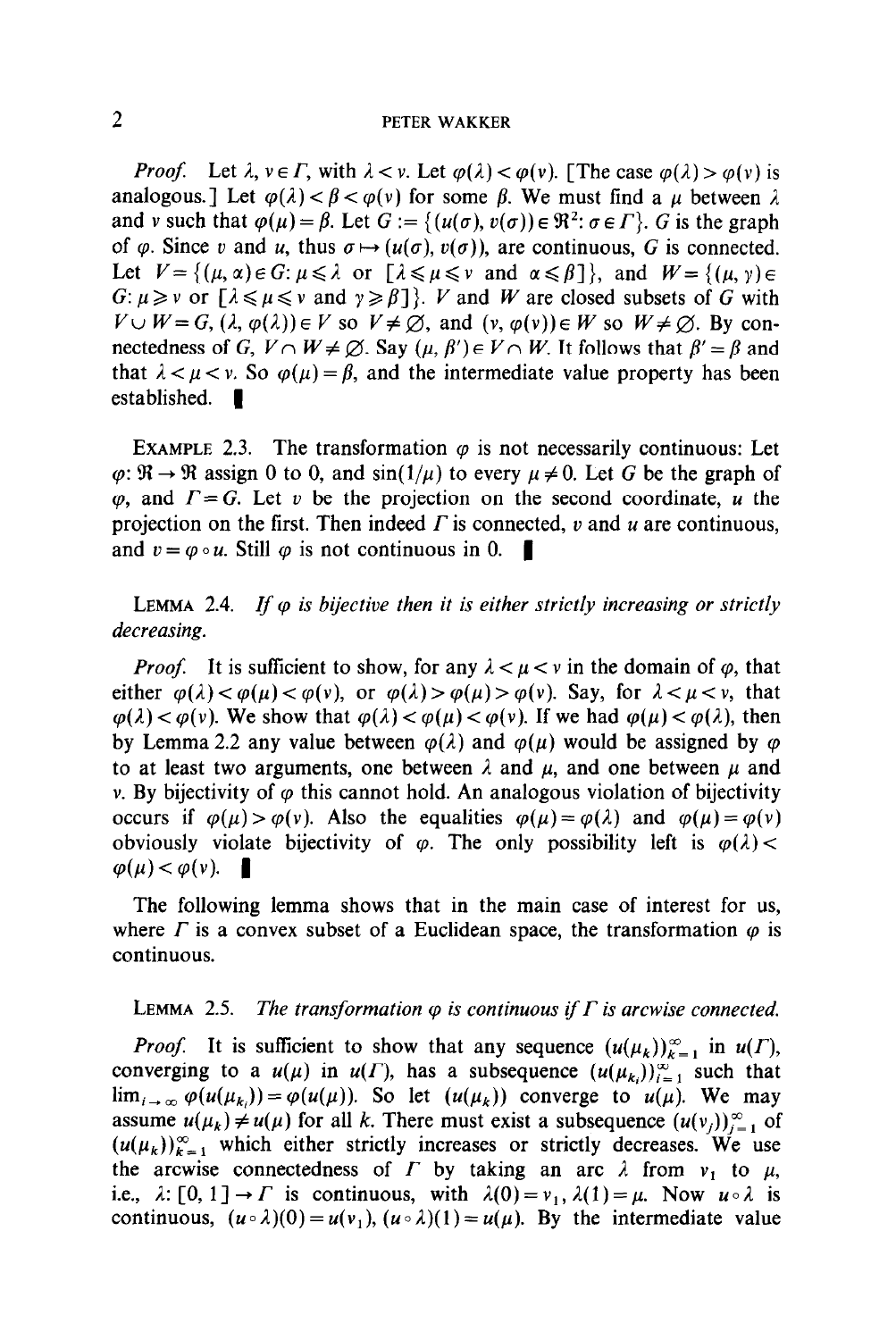property, there exist  $(\sigma_i)_{i=1}^{\infty}$  in [0, 1] such that  $(u \circ \lambda)(\sigma_j) = u(v_j)$  for all j. We define  $\tau_j := \lambda(\sigma_j)$  for all j. Then  $u(\tau_j) = u(\nu_j)$  for all j. Since  $\lambda([0, 1])$  is compact,  $(\tau_j)_{i=1}^{\infty}$  has a convergent subsequence  $(\tau_j)_{i=1}^{\infty}$ , with limit say  $\tau$ . Also  $(u(\tau_{ii}))_{i=1}^{\infty}$  and  $(v(\tau_{ii}))_{i=1}^{\infty}$  must converge to  $u(\tau)$ , respectively  $v(\tau)$ . This can hold only if  $u(\tau) = u(\mu)$ , and  $\lim_{i \to \infty} \varphi(u(\nu_{i})) = \lim_{i \to \infty} \varphi(u(\tau_{i})) =$  $\lim_{i \to \infty} v(\tau_i) = v(\tau) = \varphi(u(\tau)) = \varphi(u(\mu))$ . So  $(\mu_k)_{k=1}^{\infty} = (v_k)_{k=1}^{\infty}$  is taken.

**THEOREM 2.6.** The transformation  $\varphi$  is continuous if  $\varphi$  satisfies one of the following conditions:

- (1)  $\varphi$  is nondecreasing;
- (2)  $\varphi$  is nonincreasing;
- (3)  $\varphi$  is bijective;
- (4) The domain  $\Gamma$  of  $\varphi$  is arcwise connected.

*Proof.* This follows from Lemmas 2.1, 2.2, 2.4, and 2.5.  $\blacksquare$ 

#### 3. APPLICATIONS

The first application is well known in mathematical economics. Suppose  $\geq$  is a preference relation on  $\mathbb{R}^n_+$ , i.e.,  $\geq$  is a binary relation on  $\mathbb{R}^n_+$  which is transitive (for all x, y,  $z \in \mathbb{R}^n$ , if  $x \geq y$  and  $y \geq z$  then  $x \geq z$ ) and complete (for all x,  $y \in \mathbb{R}^n$ ,  $x \geq y$  or  $y \geq x$ ). The elements of  $\mathbb{R}^n$  are commodity bundles, and  $\geq$  reflects the opinion of a consumer,  $x \geq y$ meaning that the consumer thinks x is at least as good as y. A function  $u: \mathbb{R}^n_+ \to \mathbb{R}$  is a *utility function* if, for all commodity bundles x, y,  $[x \geq y \Leftrightarrow u(x) \geq u(y)]$ . It is straightforwardly verified that a utility function is unique up to a strictly increasing transformation, i.e., if  $u$  is a utility function for  $\geq$  then the class of all utility functions for  $\geq$  is a class of the form  $\{v: \mathbb{R}^n_+ \to \mathbb{R} : v = \varphi \circ u \text{ for a strictly increasing transformation } \varphi \}.$ This indeterminateness of a utility function was the starting point of a controversy between economists in the beginning of this century; for a recent account, and references, see Cooter and Rappoport [2].

In literature one is usually interested only in continuous utility functions. It is well known that a continuous utility function exists for a preference relation if and only if the preference relation is continuous, i.e., for all commodity bundles x the sets  $\{y \in \mathbb{R}_+^n : y \ge x\}$  and  $\{y \in \mathbb{R}_+^n : x \ge y\}$  are closed (see for instance Debreu [3-5]). Obviously, if u is a continuous utility function, then for any continuous strictly increasing transformation  $\varphi$  also  $\varphi \circ u$  is a continuous utility function. Lemma 2.1 shows that no other continuous utility functions exist. So a continuous utility function is unique up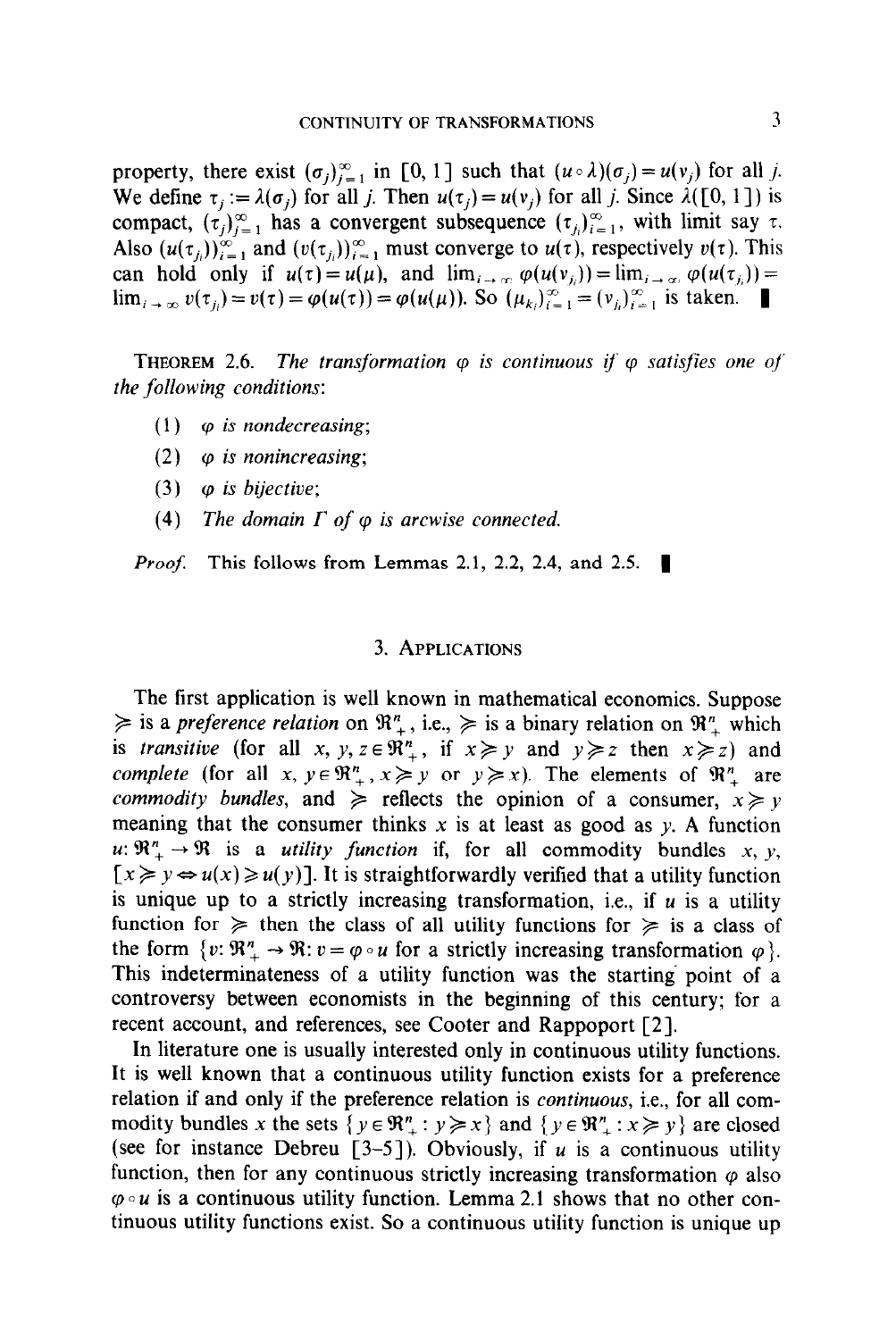4 PETER WAKKER

to a continuous strictly increasing transformation. We found that many textbooks on mathematical economics are not explicit w.r.t. this point.

Next we shall briefly sketch the application of Theorem 2.6 as used in Wakker [7, Sect. IV.4] and Wakker [8]. Again  $\Gamma$  denotes a nonempty connected topological space. Let  $n \in \mathbb{N}$ ,  $n \ge 2$ . The Cartesian product  $\Gamma^n$  is endowed with the product topology. Its elements are called *alternatives*. An alternative  $x \in \Gamma^n$  has *i*th coordinate  $x_i$ . There is given a preference relation  $\geq$  on  $\Gamma^n$ . We write  $x \simeq y$  for  $[x \geq y]$  and  $y \geq x$ . Obviously  $\sim$  is an equivalence relation.

*Notation* 3.1. For  $1 \le i \le n, \alpha \in \Gamma, x \in \Gamma^n$ ,

 $x_{-}a := (x \text{ with } x_i \text{ replaced by } a).$ 

We shall assume that every coordinate has influence on the preference relation, i.e., for all coordinates i there exists an alternative x, and an  $\alpha \in \Gamma$ , such that not  $x_{-i} \alpha \simeq x$ .

We say that  $\geq$  is *weakly separable* if, for all i, x, y,  $\alpha$ ,  $\beta$ , we have

 $[x \rightarrow \alpha \geq x \rightarrow \beta] \Leftrightarrow [y \rightarrow \alpha \geq y \rightarrow \beta].$ 

This is the analogue of monotonicity in  $\mathfrak{R}_{+}^{n}$ . Further we shall need:

DEFINITION 3.2. The binary relation  $\geq$  satisfies equivalence cardinal coordinate independence (ECCI) if for all i, j, x, ...,  $\delta$  we have

> $x_{-i}\alpha \simeq y_{-i}\beta$  and  $v_{-i}\alpha \simeq w_{-i}\beta$  and  $x_{-i}y \simeq y_{-i}\delta$  $\Rightarrow [v_{-i}\gamma \simeq w_{-i}\delta].$

Note that the above condition cannot be immediately expressed in the derived tradeoffs of Wakker [9].

THEOREM 3.3. The following two statements are equivalent for the binary relation  $\geq$  on  $\Gamma^n$ :

(i) There exist real  $(\lambda_j)_{j=1}^n$  and a continuous function  $U: \Gamma \to \mathfrak{R}$ , such that  $x \mapsto \sum_{i=1}^n \lambda_i U(x_i)$  is a utility function for  $\geq$ .

(ii) The binary relation  $\geq$  is a continuous weakly separable ECCI preference relation.

Sketch of Proof. The implication (i)  $\Rightarrow$  (ii) is straightforward. So we assume (ii) and derive (i). As demonstrated in Wakker [7, Proof of Theorem IV.4.3] (see also Remark III.7.3 in Wakker  $[9]$ ) there exists a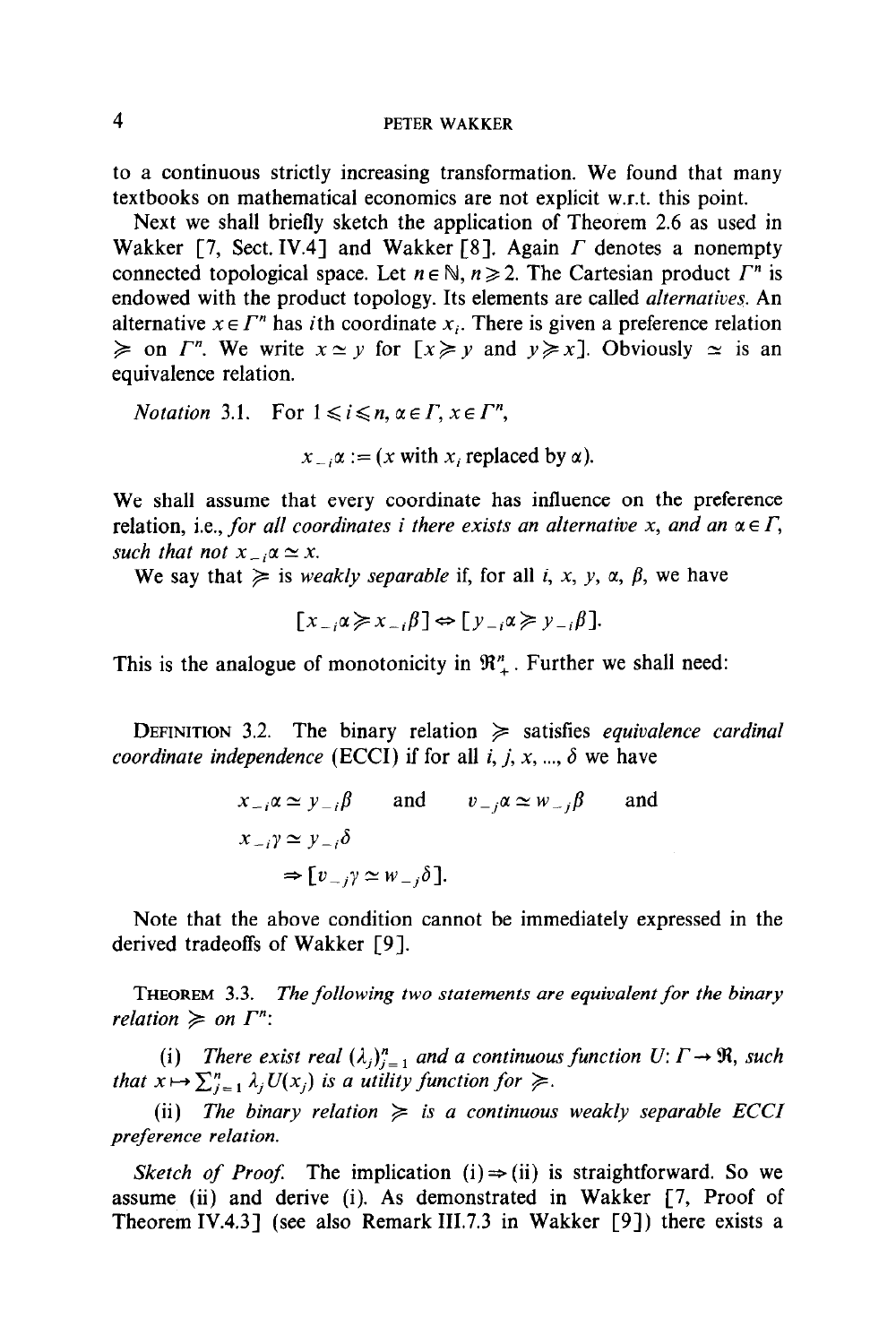utility function V of the form  $V: x \mapsto \sum_{i=1}^n V_i(x_i)$  for  $\geq$ , with all  $V_i$ 's continuous and nonconstant. ECCI gives

$$
V_i(\alpha) - V_i(\beta) = \sum_{k \neq i} [V_k(y_k) - V_k(x_k)] = V_i(\gamma) - V_i(\delta)
$$

and

$$
V_j(\alpha) - V_j(\beta) = \sum_{k \neq j} [V_k(w_k) - V_k(v_k)]
$$
  
\n
$$
\Rightarrow [V_j(\alpha) - V_j(\beta) = V_j(\gamma) - V_j(\delta)].
$$
\n(3.1)

Setting  $\alpha = \beta$ ,  $x = y$ ,  $v = w$ , we have  $[V_i(y) = V_i(\delta)] \Rightarrow [V_i(y) = V_i(\delta)].$ Hence there exists a transformation  $\varphi$  such that  $V_i = \varphi \circ V_i$ . Analogously there exists a transformation  $\psi$  such that  $V_i = \psi \circ V_j$ . Thus,  $\varphi: V_i(\Gamma) \to$  $V_i(\Gamma)$  is bijective. Since  $V_i$  and  $V_j$  are continuous,  $\varphi$  is continuous by Theorem 2.6.

Now let  $V_i(\zeta)$  be an arbitrary element of  $V_i(\Gamma)$ , the domain of  $\varphi$ . No  $V_i$ is constant, and all  $V_i(\Gamma)$  are nondegenerate intervals. Since  $n \geq 2$  and  $V_i = \varphi \circ V_i$  with  $\varphi$  continuous, there exists an open interval S around  $V_i(\zeta)$ so small that for all  $V_i(\alpha)$ ,  $V_i(\beta)$  in S, there are x and y for which  $V_i(\alpha)$  - $V_i(\beta) = \sum_{k \neq i} [V_k(y_k) - V_k(x_k)]$  and there are v and w for which  $[\varphi(V_i(\alpha))-\varphi(V_i(\beta))] = V_i(\alpha)- V_j(\beta)=\sum_{k\neq i} [V_k(w_k)- V_k(v_k)]$ . Setting  $\beta = \gamma$ , and finding appropriate x, y, v, w, by (3.1) we get, for all  $V_i(\alpha)$ ,  $V_i(\beta)$ ,  $V_i(\delta) \in S$ :  $[V_i(\alpha) - V_i(\beta)] = V_i(\beta) - V_i(\delta)] \Rightarrow [V_i(\alpha) - V_i(\beta)]$  $= V_i(\beta) - V_i(\delta)$ . Thus, on S,  $\varphi$  satisfies Jensen's equality  $\varphi((\sigma + \tau)/2) =$  $[\varphi(\sigma) + \varphi(\tau)]/2$ . By Theorem 1 of Section 2.1.4 of Aczél [1], or by (88) of Section 3.7 of Hardy, Littlewood, and Pólya [6],  $\varphi$  must be affine on S. Hence it has second derivative zero in all  $V_i(\zeta)$ . Consequently  $\varphi$  must be affine on  $V_i(\Gamma)$ .

We have shown that each  $V_i$  is an affine transform of  $V_1$ . The proof is completed by specifying U and the  $\lambda_i$ 's as follows: For arbitrary fixed  $\alpha$  and  $\beta$  in  $\Gamma$  with  $V_1(\alpha) \neq V_1(\beta)$ , set  $U(\cdot) := V_1(\cdot) - V_1(\alpha)$  and set  $\lambda_i := [V_i(\beta) - V_i(\alpha)]/[V_1(\beta) - V_1(\alpha)]$ , j = 1, ..., n.

Applications of the above theorem to the theory of economic indexes, and to production theory, have been indicated in Wakker [S].

#### ACKNOWLEDGMENT

With the result of Lemma 2.5 available, the Lemmas 2.2 and 2.4, and Example 2.3, were found, and communicated to the author, by A. C. M. van Rooy.